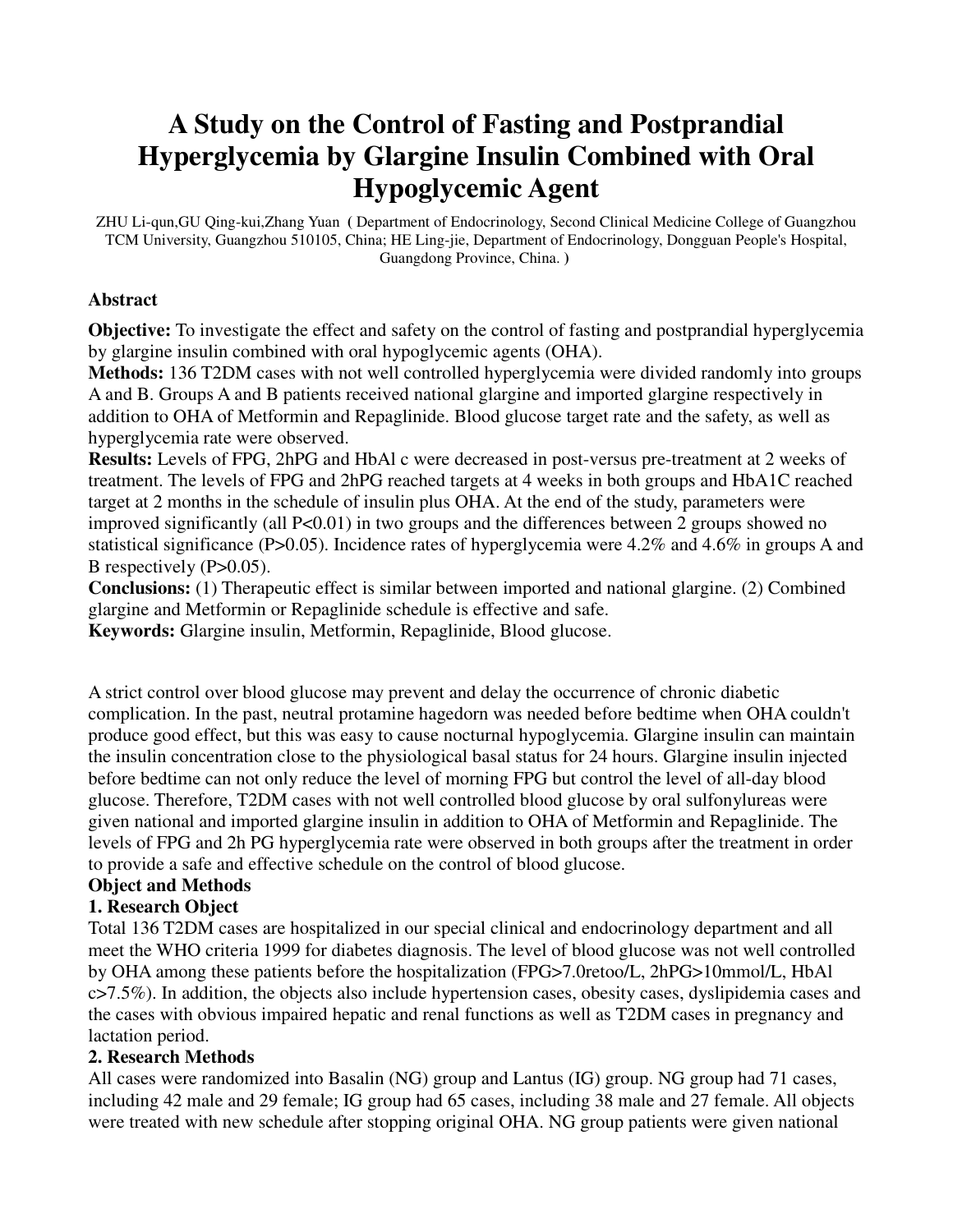glargine insulin-Basalin (manufactured by Gann & Lee Pharmaceutical) via subcutaneous injection once before bedtime; IG group patients were given imported glargine insulin- Lantus (manufactured by Sanofi-Aventis) via subcutaneous injection once before bedtime. The original insulin dosage in both groups was 10U/d, combined with Metformin orally taken. The insulin's and Metformin's dosages were adjusted every 3-4 days according to the levels of FPG and 2hPG after the treatment. Metformin started from 0.25g, orally taken three times each day, maximal <1.5g/d. This trial target was that FPG was controlled at 4.5~6.5mmol/L, 2hPG 4.5~8.0 mmol/L, HbA1c 6.0%~6.5%. If 2hPG still couldn't reach the target 2 weeks in the schedule of treatment, Repaglinide would be given three times each day in the original dosage of 0.5mg per time, maximal <6mg/d. Adjust the dosage of glargine insulin when FGP couldn't reach the target. Both groups were observed for 2 months. Record the frequency of incidence of hypoglycemia which diagnostic criterion was < 4.0mmol/L.

### **3. Statistical Treatment**

The significance analysis of the parameters was completed with t in two groups before and after the treatment.

## **Results**

1. General clinical and biochemical parameters in two groups of diabetic patients (Table 1). Table-1: General Clinical and Biochemical Parameters in Two Groups of Diabetic Patients  $(T + 5)$ .

|     |        | Group n Age Course HbA1c                                                                                | FPG | 2PG |  | BMI SBP DBP TC TG |  | HDL-C LDL-C                                                                     |
|-----|--------|---------------------------------------------------------------------------------------------------------|-----|-----|--|-------------------|--|---------------------------------------------------------------------------------|
|     | (Year) | (Year) (mmol/L)                                                                                         |     |     |  |                   |  | (mmol/L) (kg/m <sup>2</sup> ) (mmHg) (mmHg) (mmol/L) (mmol/L) (mmol/L) (mmol/L) |
| NG. |        | 71 53±7 7.6±4.4 8.46±1.83 9.57±2.32 15.76±3.31 26.12 121±9 81±7 4.91±0.86 1.25±0.98 1.31±0.27 3.14±0.89 |     |     |  |                   |  |                                                                                 |
|     |        | 65 53±8 8.4±5.3 8.41±1.74 9.16±2.17 15.09±2.87 25.97 120±9 80±7 4.83±0.95 1.31±0.83 1.34±0.32 2.98±0.76 |     |     |  |                   |  |                                                                                 |

NG: national glargine; IG: imported glargine.

The parameters of age, disease course, blood pressure and blood glucose were close between two groups and the differences between them showed no statistical significance (P>0.05).

2. Comparison of the average dosage of medicines in two groups of patients (Table 2).

Table-2: Comparison of the average dosage of medicines per day in two groups of patients.

| Group |    | National glargine | Imported glargine | Metformin | Repaglinide |
|-------|----|-------------------|-------------------|-----------|-------------|
| NG    |    | 16.2              | ۰                 |           |             |
| 16    | 65 | ٠                 | 15.4              | 1.06      |             |

The dosages of Basalin, Lantus, Metformin and Repaglinide per person per day were close between groups and the differences between them showed no statistical significance (P>0.05).

**3. Changes of biochemical indexes in two groups of patients (Table 3).**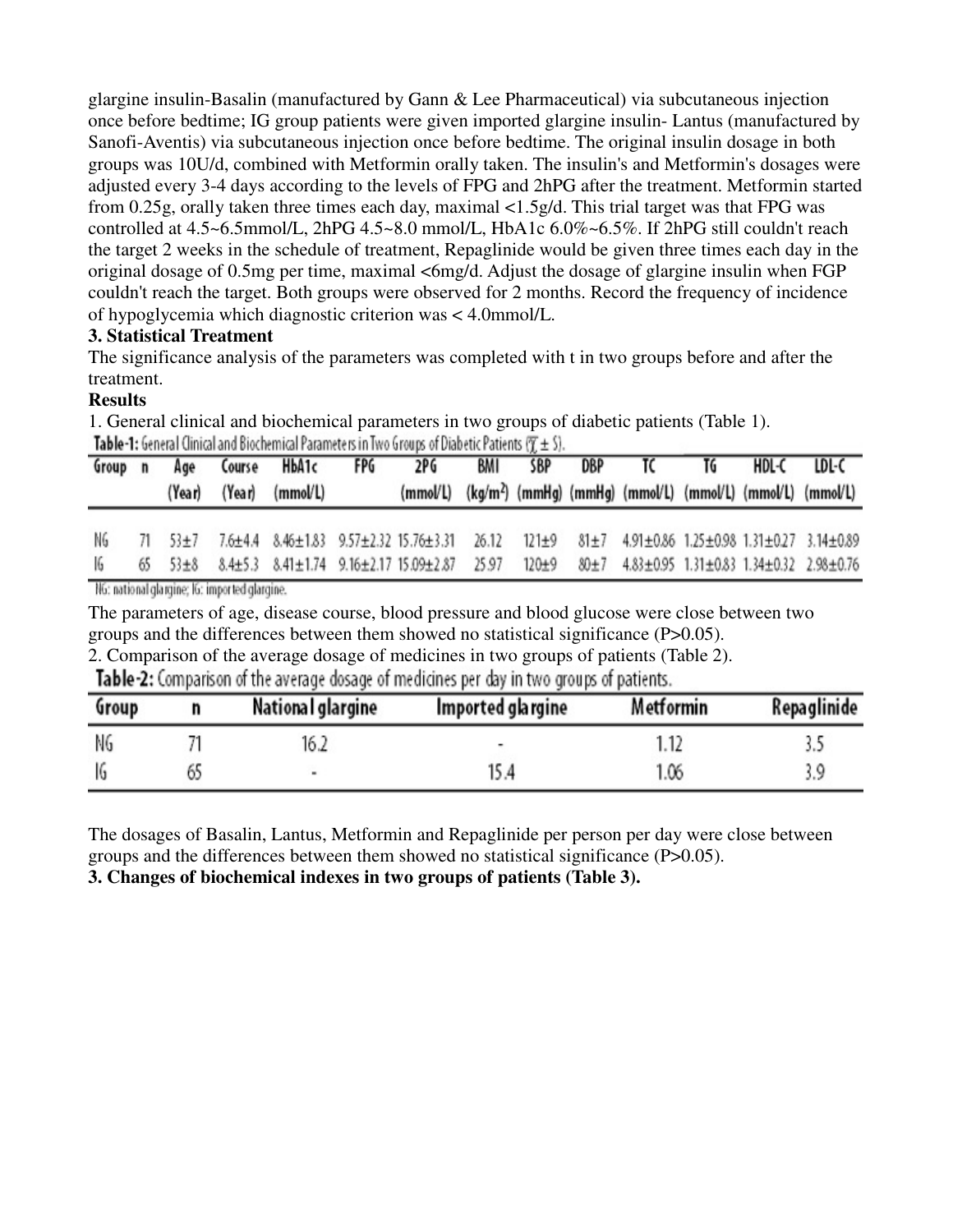| Group |             | n  | FPG             | 2hPG             | HbA <sub>1c</sub> |
|-------|-------------|----|-----------------|------------------|-------------------|
| NG.   | Pre-Tx      | 71 | $9.57 \pm 2.32$ | $15.76 \pm 3.31$ | $8.46 \pm 1.83$   |
|       | 2W Post-Tx  | 68 | $7.15 \pm 1.89$ | $10.12 \pm 2.16$ | $7.39 \pm 1.08$   |
|       | 4 W Post-Tx | 63 | $5.62 \pm 0.83$ | 7.58±0.95        | $6.24 \pm 0.76$   |
|       | 8 W Post-Tx | 61 | $5.42 \pm 0.46$ | $7.14 \pm 0.62$  | $5.42 \pm 0.35$   |
| 16    | Pre-Tx      | 65 | $9.16 \pm 2.17$ | 15.09±2.87       | $8.41 \pm 1.74$   |
|       | 2W Post-Tx  | 65 | $7.29 \pm 1.52$ | $10.36 \pm 1.97$ | $7.42 \pm 1.26$   |
|       | 4 W Post-Tx | 61 | $5.71 \pm 0.78$ | 7.56±0.88        | $6.35 \pm 0.68$   |
|       | 8 W Post-Tx | 59 | $5.79 \pm 0.35$ | $7.25 \pm 0.64$  | $5.66 \pm 0.65$   |

**Table-3:** Changes of FPG.2hPG and HbA1c levels before and after treatments in group A and group B patients  $(\overline{y} \pm 5)$ .

VS Pre-Tx, #P<0.05, #P<0.01.

Levels of FPG, 2hPG and HbA1C were significantly decreased at 2 weeks of treatment in two groups (P<0.05, and P<0.01). Levels of FPG, 2hPG and HbA1C reached the targets respectively at 2 weeks and 4 weeks of treatment in two groups, and the difference between 2 groups showed no statistical significance (P>0.05). After the treatment, the frequency of hypoglycemia in NG group was 3/71 at the incidence rate of 4.2%; the frequency of hypoglycemia in IG group was 3/65 at the incidence rate of 4.6%. The difference of incidence rate between 2 groups showed no statistical significance (P>0.05). **Discussion**

The key to prevent and delay the incidence of diabetic complication is to control the level of blood glucose up to the target. The level of blood glucose cannot be well controlled amongst the patients who have long course of disease or are given OHA only. Therefore, T2DM patients should receive insulin as early as possible to reduce the toxicity of hyperglycemia level and protect islet cell b function. According to the trial result, among T2DM patients whose blood glucose level could not be well controlled by OHA only, the levels of FPG, 2hPG and HbA1c were significantly decreased and reached the target when glargine insulin was given in combination with Metformin and repaglinide. The therapeutic effect was similar between these two groups having low incidence rate of hyperglycemia in both. This shows that both national and imported glargine insulin have a pharmacokinetics in conformity with the secretion characteristics of physiological basal insulin and can produce better effect in controlling the level of blood glucose and reducing the incidence rate of hyperglycemia, similar to results as reported. This is possibly because glargine insulin, as a long-action insulin analog, can simulate the secretion of physiological basal insulin of islet cell b and can steadily act for 24 hours without peak value.

In this trial, the levels of FPG and 2hPG in two groups were well controlled via medication in combination with Metformin and Repaglinide, respectively. Metformin can inhibit and delay the gastrointestinal absorption of glucose and strengthen the sensitivity of insulin. Repaglinide can greatly reduce the level of 2hPG and may produce better effect if in combination with Metformin and insulin. If the level of fasting hyperglycemia can't be well controlled by glargine insulin combined with Metformin, Repaglinide may be given to reduce the levels of FPG and 2hPG. It was also found in the trial that two kinds of glargine insulin (Basalin and Lantus) had similar effect on the control of blood glucose. Therefore, glargine insulin combined with Metformin and Repaglinide is a safe and effective schedule on the control of blood glucose.

#### **References**